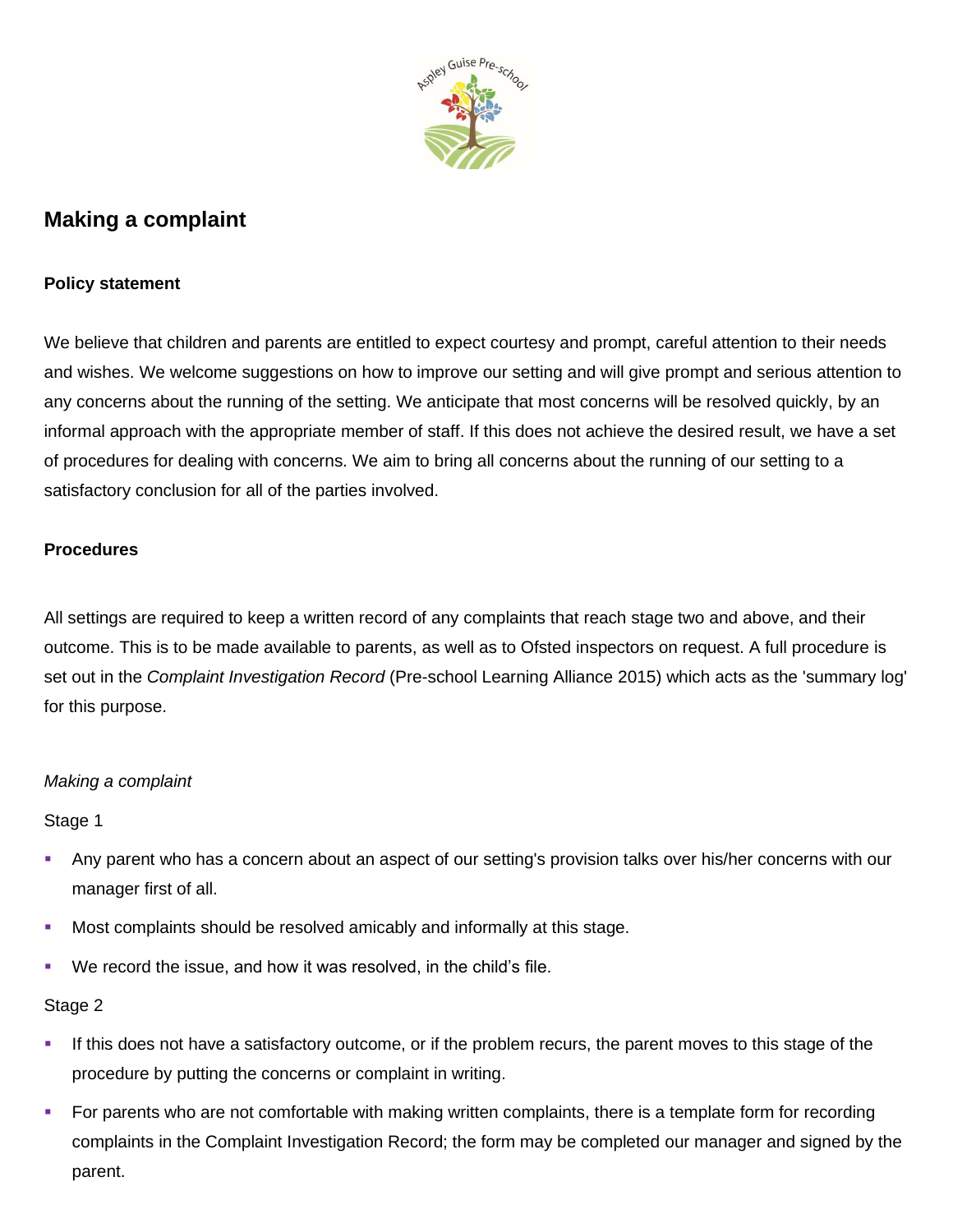- Our setting stores all information relating to written complaints from parents in the child's personal file. However, if the complaint involves a detailed investigation, our manager may wish to store all information relating to the investigation in a separate file designated for this complaint.
- When the investigation into the complaint is completed, our manager meets with the parent to discuss the outcome.
- We inform parents of the outcome of the investigation within 28 days of him/her making the complaint.
- When the complaint is resolved at this stage, we log the summative points in our Complaint Investigation Record, which is made available to Ofsted on request.

#### Stage 3

- **.** If the parent is not satisfied with the outcome of the investigation, he or she requests a meeting with our manager and the chair. The parent may have a friend or partner present if they prefer and our manager should have the support of the management team.
- An agreed written record of the discussion is made, as well as any decision or action to take as a result. All of the parties present at the meeting sign the record and receive a copy of it.
- **This signed record signifies that the procedure has concluded. When the complaint is resolved at this stage,** we log the summative points in our Complaint Investigation Record.

#### Stage 4

- **.** If at the stage three meeting the parent cannot reach agreement with us, we invite an external mediator to help to settle the complaint. This person should be acceptable to both parties, listen to both sides and offer advice. A mediator has no legal powers, but can help us to define the problem, review the action so far and suggest further ways in which it might be resolved.
- **•** The mediator keeps all discussions confidential. S/he can hold separate meetings with our staff and the parent, if this is decided to be helpful. The mediator keeps an agreed written record of any meetings that are held and of any advice s/he gives.

# Stage 5

- When the mediator has concluded her/his investigations, a final meeting between the parent and our manager and chair is held. The purpose of this meeting is to reach a decision on the action to be taken to deal with the complaint. The mediator's advice is used to reach this conclusion. The mediator is present at the meeting if all parties think this will help a decision to be reached.
- A record of this meeting, including the decision on the action to be taken, is made. Everyone present at the meeting signs the record and receives a copy of it. This signed record signifies that the procedure has concluded.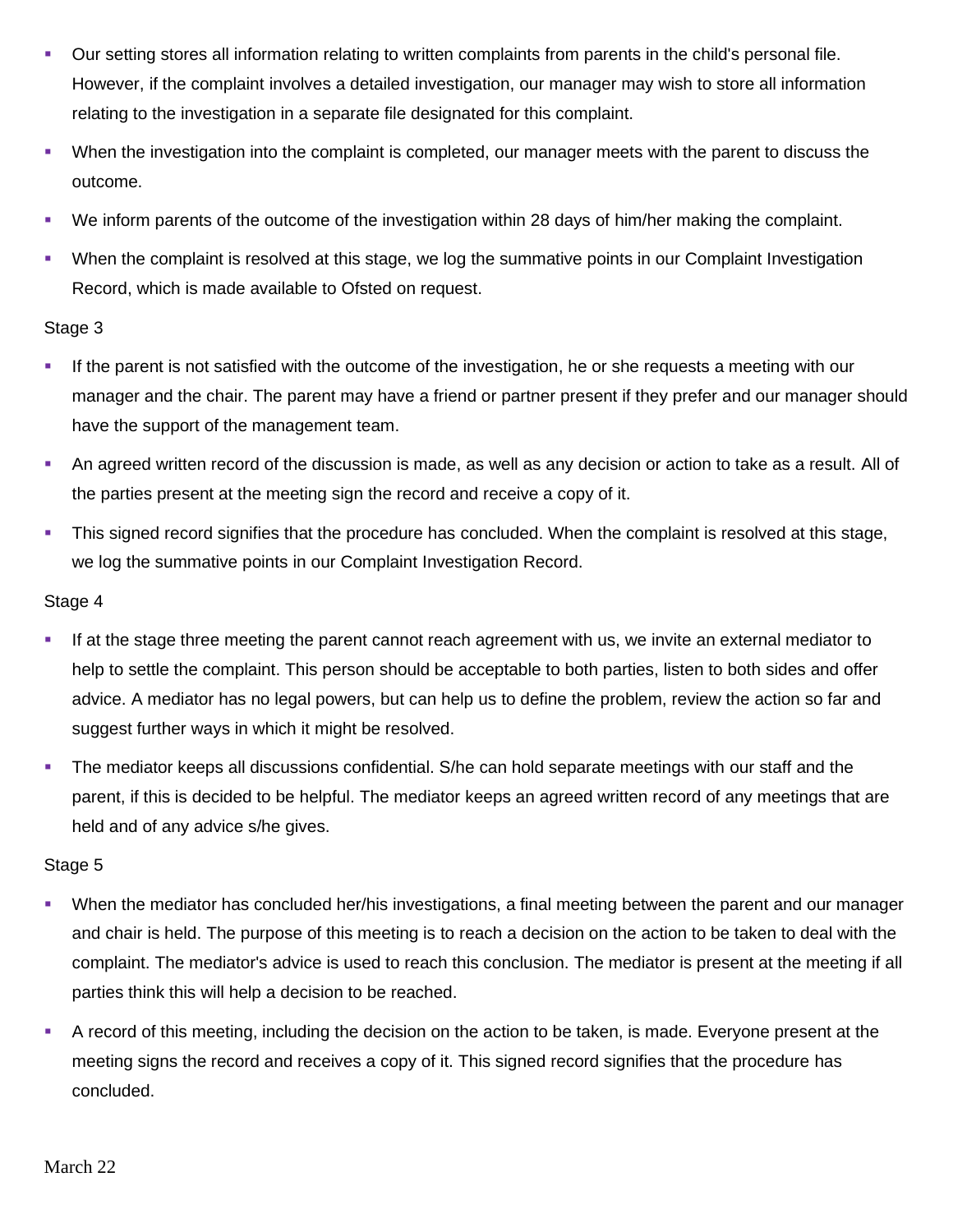*The role of the Office for Standards in Education, Children's Services and Skills (Ofsted), the Local Safeguarding Children Board or local safeguarding partners and the Information Commissioner's Office*

- **EXECT** Parents may approach Ofsted directly at any stage of this complaints procedure. In addition, where there seems to be a possible breach of the setting's registration requirements, it is essential to involve Ofsted as the registering and inspection body with a duty to ensure the Safeguarding and Welfare Requirements of the Early Years Foundation Stage are adhered to.
- **Parents can complain to Ofsted by telephone on in writing at:** Ofsted National Business Unit, Piccadilly Gate, Store Street, Manchester M1 2WD Tel: 0300 123 1231
- **These details are displayed on our setting's notice board.**
- If a child appears to be at risk, we follow the procedures of the Local Safeguarding Children Board or local safeguarding partners.
- In these cases, both the parent and our setting are informed and our manager work with Ofsted or the Local Safeguarding Children Board or local safeguarding partners to ensure a proper investigation of the complaint, followed by appropriate action.
- The Information Commissioner's Office (ICO) can be contacted if you have made a complaint about the way your data is being handled and remain dissatisfied after raising your concern with us. For further information about how we handle your data, please refer to the Privacy Notice given to you when you registered your child at our setting. The ICO can be contacted at Information Commissioner's Office, Wycliffe House, Water Lane, Wilmslow, Cheshire, SK9 5AF or ico.org.uk

#### *Records*

- A record of complaints in relation to our setting, or the children or the adults working in our setting, is kept for at least three years; including the date, the circumstances of the complaint and how the complaint was managed.
- **•** The outcome of all complaints is recorded in our Complaint Investigation Record, which is available for parents and Ofsted inspectors to view on request.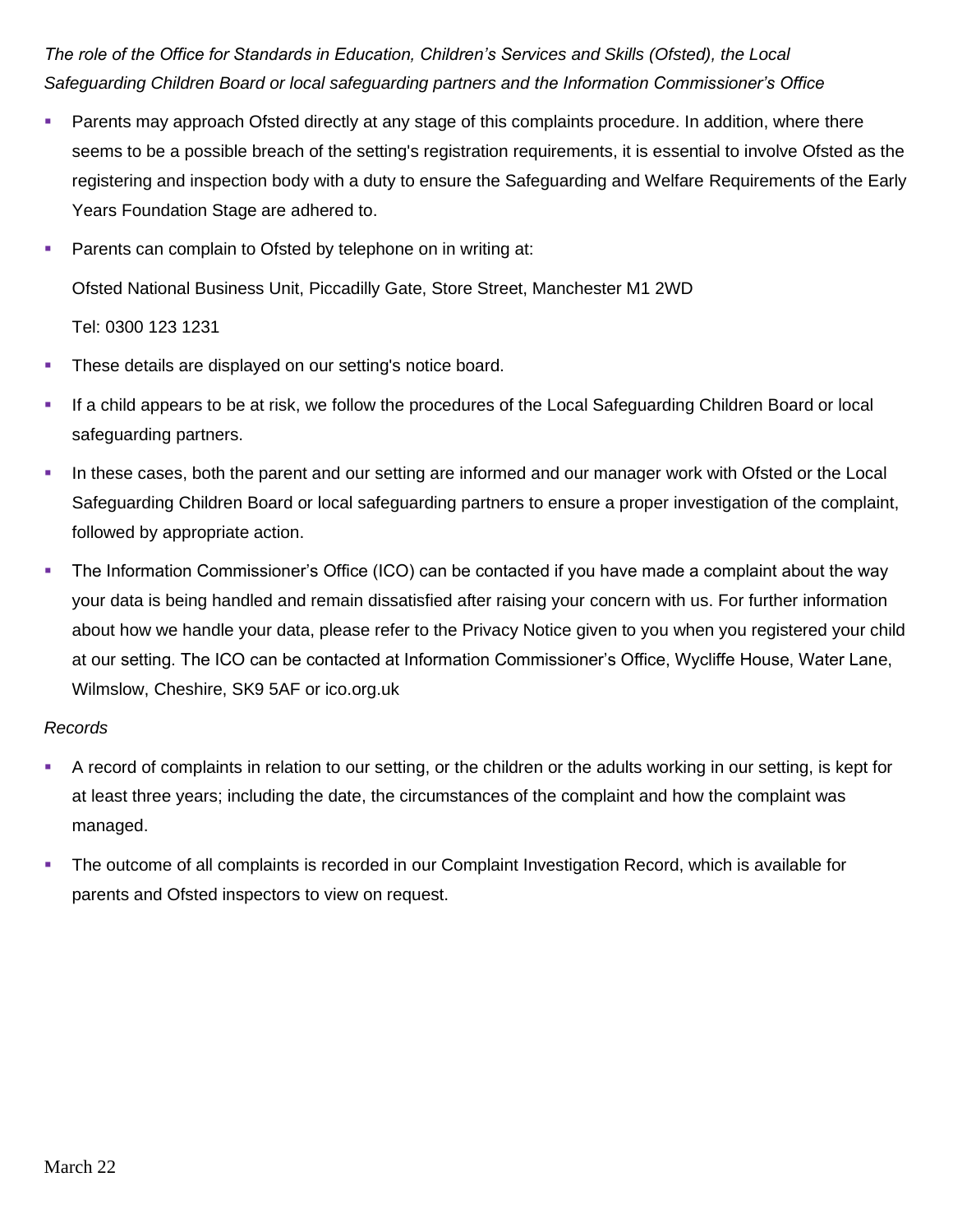| Complaint's form<br>$\mathcal{C}$                                       |                                               |
|-------------------------------------------------------------------------|-----------------------------------------------|
| Today's date:                                                           | Date of incident in relation to<br>complaint: |
| Your name:                                                              | Date form handed to member of staff:          |
| Nature of complaint:                                                    |                                               |
|                                                                         |                                               |
|                                                                         |                                               |
|                                                                         |                                               |
|                                                                         |                                               |
|                                                                         |                                               |
|                                                                         |                                               |
|                                                                         |                                               |
|                                                                         |                                               |
|                                                                         |                                               |
|                                                                         |                                               |
|                                                                         |                                               |
|                                                                         |                                               |
|                                                                         |                                               |
|                                                                         |                                               |
|                                                                         |                                               |
| What action would you like to see?                                      |                                               |
|                                                                         |                                               |
|                                                                         |                                               |
| Have you been given a copy of our complaints policy in relation to this |                                               |
| complaint?<br>Signature:                                                |                                               |
| March 22                                                                |                                               |